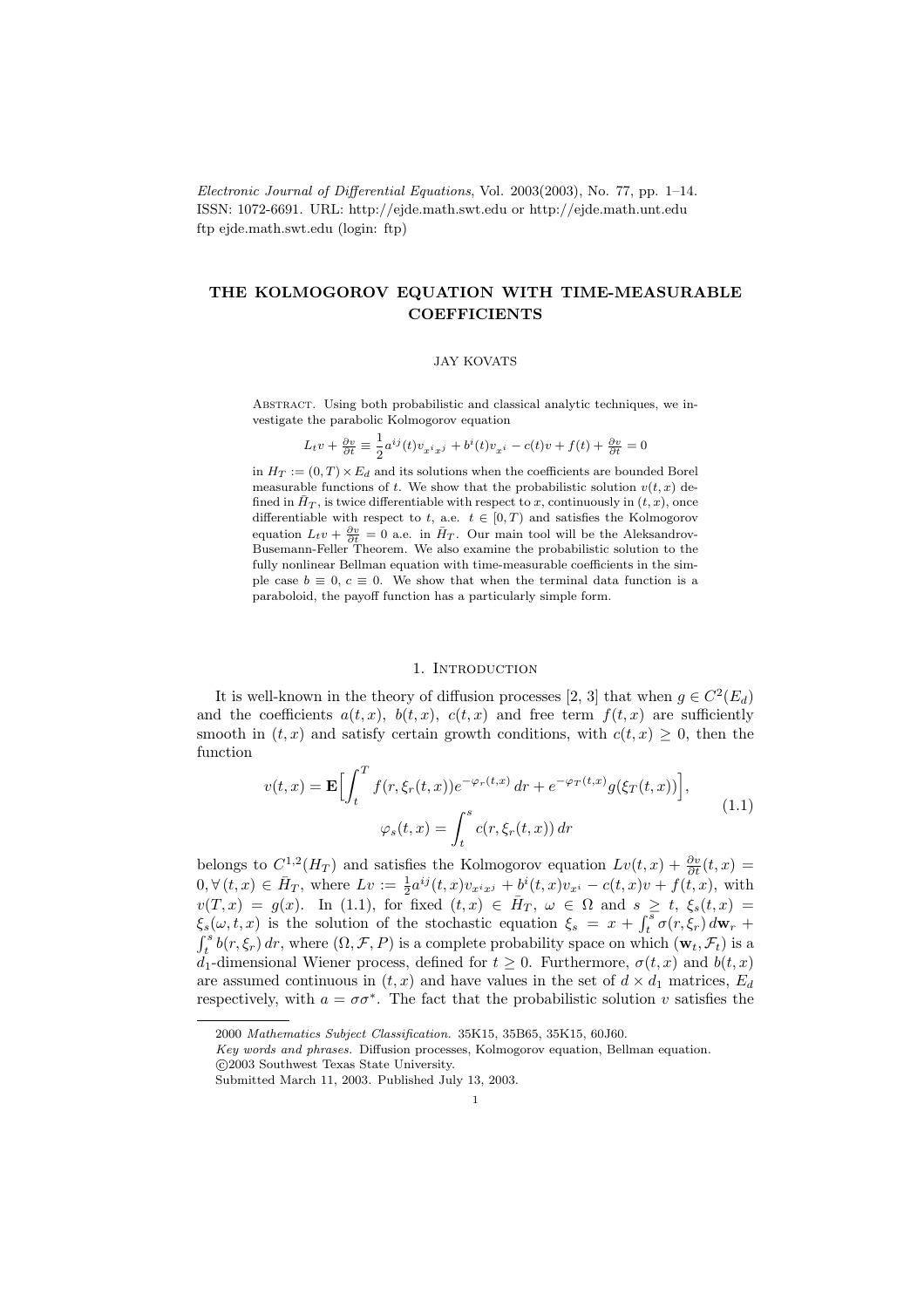Kolmogorov equation throughout  $\bar{H}_T$  is proved using Itô's formula and relies heavily on the continuity in  $t$  of the coefficients to establish the existence and continuity in  $(t, x)$  of  $\frac{\partial v}{\partial t}$  [3, Chapter 5]. In this paper, we show that if the coefficients are only bounded Borel measurable functions of t, the second derivatives  $v_{x^i x^j}(t, x)$  exist and are continuous in  $(t, x)$  (Theorem 2.1) but in general,  $\frac{\partial v}{\partial t}$  exists only in the generalized sense (Theorem 2.3) and the Kolmogorov equation will be satisfied only in the almost everywhere sense (Theorem 2.5). For example, consider the function  $v(t,x) = |x|^2 + 2d(\frac{1}{2} - t)_+$ . For  $t \neq \frac{1}{2}$ ,  $\frac{\partial v}{\partial t}(t,x)$  exists and equals  $-2d I_{0 \leq t \leq \frac{1}{2}}$  and hence for  $t \neq \frac{1}{2}$ , v is a solution of the degenerate equation  $I_{0 \leq t \leq \frac{1}{2}} \Delta v + \frac{\partial v}{\partial t} = 0$  in  $[0, 1) \times E_d$ . Note  $\frac{\partial v}{\partial t}(t, x)$  is discontinuous in t.

When the coefficients and free term are independent of  $x$ , the right hand side of our stochastic equation is independent of  $\xi$  and the probabilistic solution (1.1) takes a decidedly more convenient form (see  $(3.4)$ ). Since the other terms in  $(3.4)$  are independent of  $x$  and their derivatives with respect to  $t$  can be explicitly calculated (almost everywhere) it suffices to investigate the function  $v(t, x) = \mathbf{E}g(\xi_T(t, x)).$ 

We do this in two ways. In section 1, we use probabilistic arguments to show that for  $g \in C^2(E_d)$ , the function  $v(t,x) = \mathbf{E}g(\xi_T(t,x))$  is twice differentiable with respect to x, continuously in  $(t, x)$  and once differentiable with respect to t, a.e.  $t \in [0, T)$ . We then apply the Aleksandrov-Busemann-Feller theorem to a variant of v to show that v satisfies the Kolmogorov equation  $\frac{1}{2}a^{ij}(t)v_{x^ix^j} + b^i(t)v_{x^i} + \frac{\partial v}{\partial t} = 0$ a.e. in  $H_T$ . From this it follows (by our previous remark) that the simplified version of (1.1), given by (3.4) satisfies the more general Kolmogorov equation a.e. in  $H_T$ . In section 2, we use the fact that  $\xi_T(t,x)$  is a Gaussian vector to express v as a convolution (in x) of g with a kernel p which is the fundamental solution of the Kolmogorov equation (a.e.  $t$ ). Our proof that this convolution satisfies the Kolmogorov equation amounts to showing that we can differentiate the kernel under the integral sign. Here we assume only that  $g$  is continuous and slowly increasing, that is  $|g(x)| \leq C_1 e^{C_2 |x|^2}$ . Our derivative estimates are done under the assumption that the coefficient matrix  $a(t)$  is non-degenerate. This assumption was not needed in section 1, (due to the assumption  $g \in C^2(E_d)$ ) yet we do get a slightly more refined result here, namely  $v(t, x) = \mathbf{E}g(\xi_T(t, x))$  satisfies the Kolmogorov equation for almost every  $t \in [0, T)$  and any  $x \in E_d$ . Finally in section 4, we examine the payoff function for the fully nonlinear Bellman equation in the simple case  $b \equiv 0, c \equiv 0$ . It turns out that when q is a paraboloid, the probabilistic solution of the Bellman equation has a particularly simple form.

## 2. The Probabilistic Approach

Throughout this section, we assume the following.

Let  $g \in C^2(E_d)$  and assume that for all  $x, y \in E_d$ ,  $|g(x)|$ ,  $|g_{(y)}(x)|$ ,  $|g_{(y)(y)}(x)| \le$  $K(1+|x|^m)$ , where for any twice differentiable function  $u(x)$  and  $l \in E_d$ ,  $u_{(l)}(x)$  $|l|^{-1}u_x(x) \cdot l, u_{(l)(l)}(x) = |l|^{-2}l^*u_{xx}(x)l.$  For  $t \in [0, T]$  and  $x \in E_d$ , we define, for  $s \in [t, T]$ , the diffusion process  $\xi_s(t, x) = x + \int_t^s \sigma(r) d\mathbf{w}_r + \int_t^s b(r) dr$ , where the Borel measurable coefficients  $\sigma(t)$ ,  $b(t)$  are defined on [0, T], independent of  $\omega \in \Omega$ and satisfy

$$
\int_0^T \left[ ||\sigma(t)||^2 + |b(t)| \right] dt < \infty.
$$
 (2.1)

Under these assumptions, we prove our first theorem.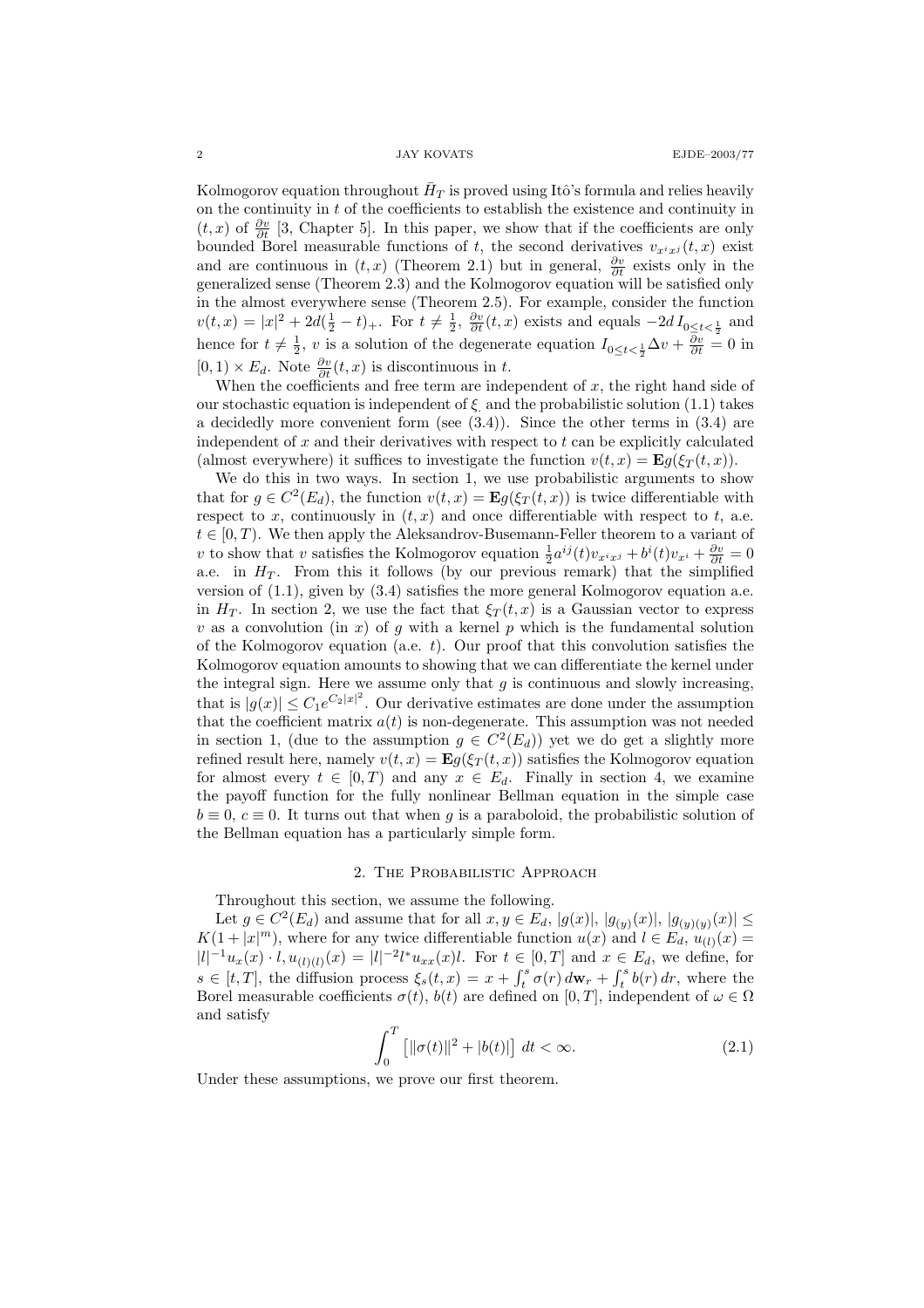**Theorem 2.1.** For  $(t, x) \in \overline{H}_T$ , the function  $v(t, x) = \mathbf{E}g(\xi_T(t, x))$  is twice differentiable with respect to x, continuously in  $(t, x)$  and for any  $y, \bar{y} \in E_d$ ,  $v_{y\bar{y}}(t, x) =$  ${\bf E}g_{\nu\bar{\nu}}(\xi_T(t,x)).$ 

*Proof.* We show that  $v(t, x)$  is differentiable with respect to x. Writing  $\xi_T(t, x) =$  $x + \eta_T(t)$ , where  $\eta_T(t) := \int_t^T \sigma(r) d\mathbf{w}_r + \int_t^T b(r) dr$ , note that for any  $y \in E_d$  and any sequence  $h_n \to 0$  as  $n \to \infty$ 

$$
\Delta_{h_n,y}^1 v(t,x) := \frac{v(t,x + h_n y) - v(t,x)}{h_n} = \mathbf{E} \Delta_{h_n,y}^1 g(x + \eta_T(t)) = \mathbf{E} \Delta_{h_n,y}^1 g(\xi_T(t,x)).
$$

Since  $g_y$  is continuous, the Mean Value Theorem yields

$$
\Delta_{h_n,y}^1 g(\xi_T(t,x)) = \int_0^1 g_y(\xi_T(t,x) + rh_n y) dr = g_y(\xi_T(t,x)) + \theta h_n y),
$$

for some  $\theta \in [0,1]$ . Since  $g \in C^1(E_d)$ ,  $\Delta^1_{h_n,y} g(\xi_T(t,x)) \to g_y(\xi_T(t,x))$  as  $n \to \infty$ . Furthermore, as  $n \to \infty$ 

$$
\mathbf{E}\Delta_{h_n,y}^1 g(\xi_T(t,x)) \to \mathbf{E}g_y(\xi_T(t,x)).\tag{2.2}
$$

To see this observe that

$$
\begin{split} |\Delta_{h_n,y}^1 g(\xi_T(t,x))| &= |g_y(\xi_T(t,x) + \theta h_n y)| \\ &\le |y| K (1 + |\xi_T(t,x) + \theta h_n y|^m) \\ &\le 2^m K |y| (1 + |\xi_T(t,x)|^m + |\theta h_n y|^m) \\ &\le N |y| \Big( 1 + |x|^m + \Big| \int_t^T \sigma(r) d\mathbf{w}_r \Big|^m + \Big| \int_t^T b(r) \, dr \Big|^m + |y|^m \Big), \end{split}
$$

where  $N = N(m, K)$ . By (2.1), the Burkholder-Davis-Gundy inequalities and the fact that  $\sigma, b$  are independent of  $\omega$ , the last expression above has finite expectation. Hence by [3, Lemma III.6.13 (f)], (2.2) holds. Since  $\{h_n\}$  was an arbitrary sequence converging to 0 as  $n \to \infty$ , we conclude

$$
\lim_{h \to 0} \mathbf{E}\Delta^1_{h,y}g(\xi_T(t,x)) = \mathbf{E}g_y(\xi_T(t,x)).
$$

Thus  $v(t, x)$  is differentiable with respect to x and for any  $y \in E_d$ ,  $v_y(t, x) =$  $\lim_{h\to 0} \mathbf{E}\Delta_{h,y}^1 g(\xi_T(t,x)) = \mathbf{E}g_y(\xi_T(t,x))$ . We now show that  $v(t,x)$  is twice differentiable with respect to x. By the above expression for  $v_y(t, x)$ , we have, for any  $\bar{y} \in E_d$ 

$$
\frac{v_y(t, x + h\bar{y}) - v_y(t, x)}{h} = \mathbf{E}\Delta_{h, \bar{y}}^1 g_y(\xi_T(t, x)).
$$
\n(2.3)

But since  $g_{y\bar{y}}$  is continuous, for any sequence  $h_n \to 0$  as  $n \to \infty$ , the Mean Value Theorem yields

$$
\Delta_{h_n,\bar{y}}^1 g_y(\xi_T(t,x)) = \int_0^1 g_{y\bar{y}}(\xi_T(t,x) + rh_n y) dr = g_{y\bar{y}}(\xi_T(t,x)) + \theta h_n y),
$$

for some  $\theta \in [0,1]$ . Since  $g \in C^2(E_d)$ ,  $\Delta^1_{h_n, \bar{y}} g_y(\xi_T(t,x)) \to g_{y\bar{y}}(\xi_T(t,x))$  as  $n \to \infty$ . By the argument immediately following (2.2), except with  $|y|^2 + |\bar{y}|^2$  in place of  $|y|$ and using the growth condition on  $|g_{(y)(y)}(x)|$ , we see that  $|\Delta^1_{h_n,\bar{y}} g_y(\xi_T(t,x))|$  is bounded above (independently of  $n$ ) by a random variable which has finite expectation. Hence

$$
\mathbf{E}\Delta^1_{h_n,\bar{y}}g_y(\xi_T(t,x))\to \mathbf{E}g_{y\bar{y}}(\xi_T(t,x))\quad\text{ as }n\to\infty.
$$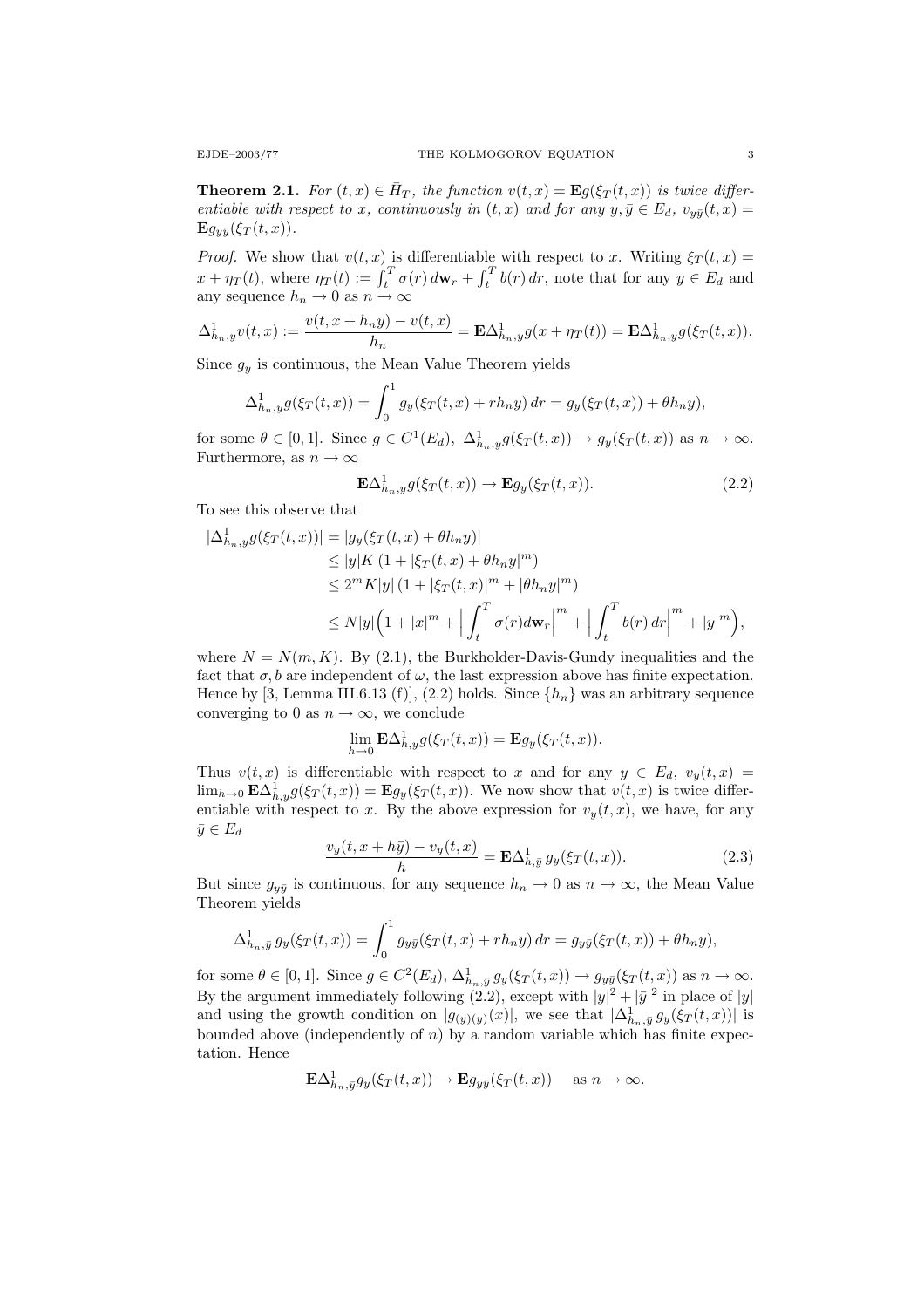Since  $\{h_n\}$  was an arbitrary sequence converging to 0 as  $n \to \infty$ ,

$$
\lim_{h \to 0} \mathbf{E} \Delta_{h,\bar{y}}^1 g_y(\xi_T(t,x)) = \mathbf{E} g_{y\bar{y}}(\xi_T(t,x)).
$$

Thus by (2.3),  $v_{y\bar{y}}(t, x)$  exists and since  $y, \bar{y} \in E_d$  were arbitrary,  $v(t, x)$  is twice differentiable with respect to  $x$  and

$$
v_{y\bar{y}}(t,x)=\lim_{h\to 0}\mathbf{E}\Delta_{h,\bar{y}}^1 g_y(\xi_T(t,x))=\mathbf{E}g_{y\bar{y}}(\xi_T(t,x)).
$$

We now show the continuity of  $v_{y\bar{y}}(t, x)$  in  $(t, x)$ . To this end, fix  $(t, x)$  and let  $t^n \to t^+, x^n \to x$ . It suffices to show  $v_{y\bar{y}}(t^n, x^n) \to v_{y\bar{y}}(t, x)$ . We have

$$
|v_{y\bar{y}}(t^n, x^n) - v_{y\bar{y}}(t, x)| \le \mathbf{E} |g_{y\bar{y}}(\xi_T(t^n, x^n)) - g_{y\bar{y}}(\xi_T(t, x))|.
$$
 (2.4)

Observe that  $\xi_T(t^n, x^n) \stackrel{P}{\to} \xi_T(t, x)$  and since  $g_{y\bar{y}}$  is continuous,  $g_{y\bar{y}}(\xi_T(t^n, x^n)) \stackrel{P}{\to}$  $g_{y\bar{y}}(\xi_T(t,x))$ . Since  $|g_{y\bar{y}}(\xi_T(t^n,x^n))| \leq \eta$  with  $\mathbf{E}\eta < \infty$ , the right hand side of  $(2.5)$ tends to zero as  $n \to \infty$ . The details are as follows. To see that  $\xi_T(t^n, x^n) \stackrel{P}{\to}$  $\xi_T(t,x)$ , observe that

$$
|\xi_T(t^n, x^n) - \xi_T(t, x)|
$$
  
\n
$$
\leq |x^n - x| + \Big| \int_{t^n}^T \sigma(r) d\mathbf{w}_r - \int_t^T \sigma(r) d\mathbf{w}_r \Big| + \Big| \int_{t^n}^T b(r) dr - \int_t^T b(r) dr \Big|. \tag{2.5}
$$

The middle summand tends to zero in probability as  $n \to \infty$  by [3, Theorem III.6.6] and the fact that

$$
\int_0^T \|I_{t^n \le r} \sigma(r) - I_{t \le r} \sigma(r)\|^2 \, dr = \int_0^T \|\sigma(r)\|^2 I_{t \le r < t^n} \, dr \to 0 \quad \text{as } n \to \infty
$$

by (2.1) and the Dominated Convergence Theorem. The third summand on the right hand side of (2.5) tends to zero by the Dominated Convergence Theorem. Since  $x^n \to x$ , we have  $\xi_T(t^n, x^n) \stackrel{P}{\to} \xi_T(t, x)$ . Since  $g_{y\bar{y}}(x)$  is continuous,

$$
g_{y\bar{y}}(\xi_T(t^n, x^n)) \stackrel{P}{\rightarrow} g_{y\bar{y}}(\xi_T(t, x)),
$$

by  $[3,$  Theorem III.6.13 (c)]. Finally,

$$
|g_{y\bar{y}}(\xi_T(t^n, x^n))|
$$
  
\n
$$
\leq K(|y|^2 + |\bar{y}|^2)(1 + |\xi_T(t^n, x^n)|^m)
$$
  
\n
$$
\leq 3^m K(|y|^2 + |\bar{y}|^2)\Big\{1 + |x^n|^m + \Big|\int_{t^n}^T \sigma(r) d\mathbf{w}_r\Big|^m + \Big|\int_{t^n}^T b(r) dr\Big|^m\Big\}.
$$
\n(2.6)

Since

$$
\left| \int_{t^n}^T \sigma(r) \, d\mathbf{w}_r \right|^m \le 2^m \sup_s \left| \int_0^{s \wedge T} \sigma(r) \, d\mathbf{w}_r \right|^m
$$

as  $x^n \to x$  and  $\left| \int_{t^n}^T b(r) dr \right|^m \leq \left( \int_0^T |b(r)| dr \right)^m$ , the right hand side of (2.6) is bounded uniformly in  $n$  by a random variable, which, by the Burkholder-Davis-Gundy inequalities and (2.1), has finite expectation. Hence, by [3, Theorem III.6.13  $(f)|,$ 

$$
\mathbf{E}[g_{y\bar{y}}(\xi_T(t^n, x^n)) - g_{y\bar{y}}(\xi_T(t, x))] \to 0 \quad \text{as } n \to \infty
$$

and hence by (2.4),  $v_{y\bar{y}}(t^n, x^n) \rightarrow v_{y\bar{y}}(t, x)$ .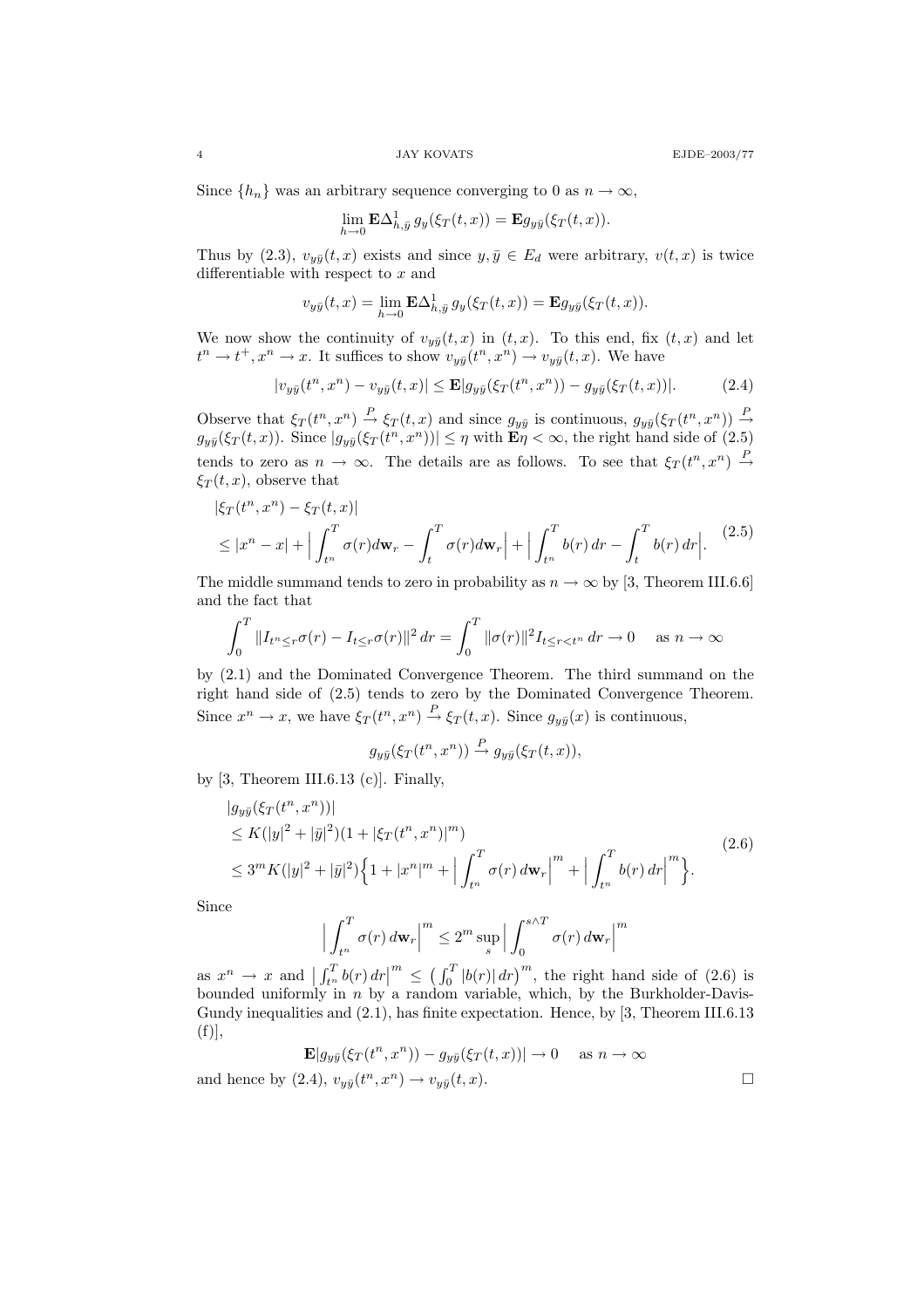The proof that  $v(t, x)$  and  $v_y(t, x)$  are continuous in  $\bar{H}_T$  follow same the technique shown here, except we use the respective assumptions  $|g(x)|, |g_{(y)}(x)| \le K(1+|x|^m)$ . Observe that by (2.6) and the Burkholder-Davis-Gundy inequalities, we obtain the following estimate, which holds for  $(t, x) \in \overline{H}_T$ 

$$
||v_{xx}(t,x)||
$$
  
\n
$$
\leq N(d,m,K)\Big\{1+|x|^m+\Big(\int_t^T\|\sigma(r)\|^2\,dr\Big)^{m/2}+\Big(\int_t^T|b(r)|\,dr\Big)^m\Big\}.
$$
\n(2.7)

If in addition,  $\sigma$ , b satisfy  $\sup_{t \leq T} (\|\sigma(t)\| + |b(t)|) \leq K$ , inequality (2.7) yields, with  $N_1 = N_1(d, m, K)$ 

$$
||v_{xx}(t,x)|| \le 2N(1 \vee K^m)(1+|x|^m) \{1+(T-t)^m\}
$$
  
\n
$$
\le 4N(1 \vee K^m)(1+|x|^m)e^{(T-t)m}
$$
  
\n
$$
\le N_1(1+|x|)^m e^{N_1(T-t)}.
$$
\n(2.8)

The following lemma appears in [3, p. 195]. We will use this lemma and the fact that  $v, v_x, v_{xx}$  are continuous in  $(t, x)$  to show that when  $\sigma(t)$ ,  $b(t)$  are bounded,  $v(t, x)$  is differentiable with respect to t for almost every  $t \in [0, T]$ .

**Lemma 2.2.** Let  $\xi_s(t,x) = x + \int_t^s \sigma(r) d\mathbf{w}_r + \int_t^s b(r) dr$ , where  $\sup_{t \leq T} (\|\sigma(t)\| +$  $|b(t)| \leq K$ . For  $\epsilon > 0$  and  $(t, x) \in Q$ , let

$$
\tau_{\epsilon}(t,x) = \inf\{s \ge t : (s,\xi_s(t,x)) \notin Q_{\epsilon}(t,x)\},\
$$

where  $Q_{\epsilon}(t,x) = (t - \epsilon^3, t + \epsilon^3) \times B_{\epsilon}(x)$ . Then for any compact set  $\Gamma \subset Q_+ :=$  $Q \cap \{t \geq 0\},\$ 

$$
\epsilon^{-3} P\{\tau_{\epsilon}(t,x) - t < \epsilon^3\} \to 0, \quad \epsilon^{-3} \mathbf{E}[\tau_{\epsilon}(t,x) - t] \to 1,
$$

uniformly in  $(t, x) \in \Gamma$ , as  $\epsilon \to 0^+$ .

**Theorem 2.3.** Under the hypotheses of Theorem 2.1 suppose that  $\sup_{t\leq T}(\|\sigma(t)\|+\|T_t\|)$  $|b(t)| \leq K$ . Then for any  $x \in E_d$ , the function  $v(t, x) = \mathbf{E}g(\xi_T(t, x))$  is differentiable with respect to t for almost every  $t \in [0, T)$ .

*Proof.* Fix any  $(t, x) \in H_T$  and choose  $\epsilon$  so small that  $t + \epsilon^3 < T$ . Since absolutely continuous functions of a single real variable are differentiable almost everywhere, it suffices to show that  $v(t, x)$  is Lipschitz in t. By the strong Markov property we can write

$$
v(t,x) = \mathbf{E}v(\tau_{\epsilon}(t,x), \xi_{\tau_{\epsilon}(t,x)}(t,x)),
$$
\n(2.9)

which we henceforth abbreviate as  $\mathbf{E}v(\tau_{\epsilon}, \xi_{\tau_{\epsilon}})$ . By Itô's formula applied to the  $C^2$ function (of x)  $v(t+\epsilon^3, \cdot)$ , we have

$$
v(t, x) - v(t + \epsilon^3, x)
$$
  
=  $\mathbf{E}[v(\tau_{\epsilon}, \xi_{\tau_{\epsilon}}) - v(t + \epsilon^3, \xi_{\tau_{\epsilon}})] + \mathbf{E}[v(t + \epsilon^3, \xi_{\tau_{\epsilon}}) - v(t + \epsilon^3, \xi_t)]$   
=  $\mathbf{E} I_{\tau_{\epsilon} < t + \epsilon^3}[v(\tau_{\epsilon}, \xi_{\tau_{\epsilon}}) - v(t + \epsilon^3, \xi_{\tau_{\epsilon}})] + \mathbf{E} \int_{t}^{\tau_{\epsilon}} L_r v(t + \epsilon^3, \xi_r) dr$  (2.10)

Certainly  $|v(\tau_{\epsilon}, \xi_{\tau_{\epsilon}}) - v(t + \epsilon^3, \xi_{\tau_{\epsilon}})| \leq 2 \sup_{[t, t + \epsilon^3] \times \overline{B_{\epsilon}(x)}} |v|$ . We recall that  $v, v_x, v_{xx}$ are continuous and hence bounded in any compact set. By definition,  $L_r v(t +$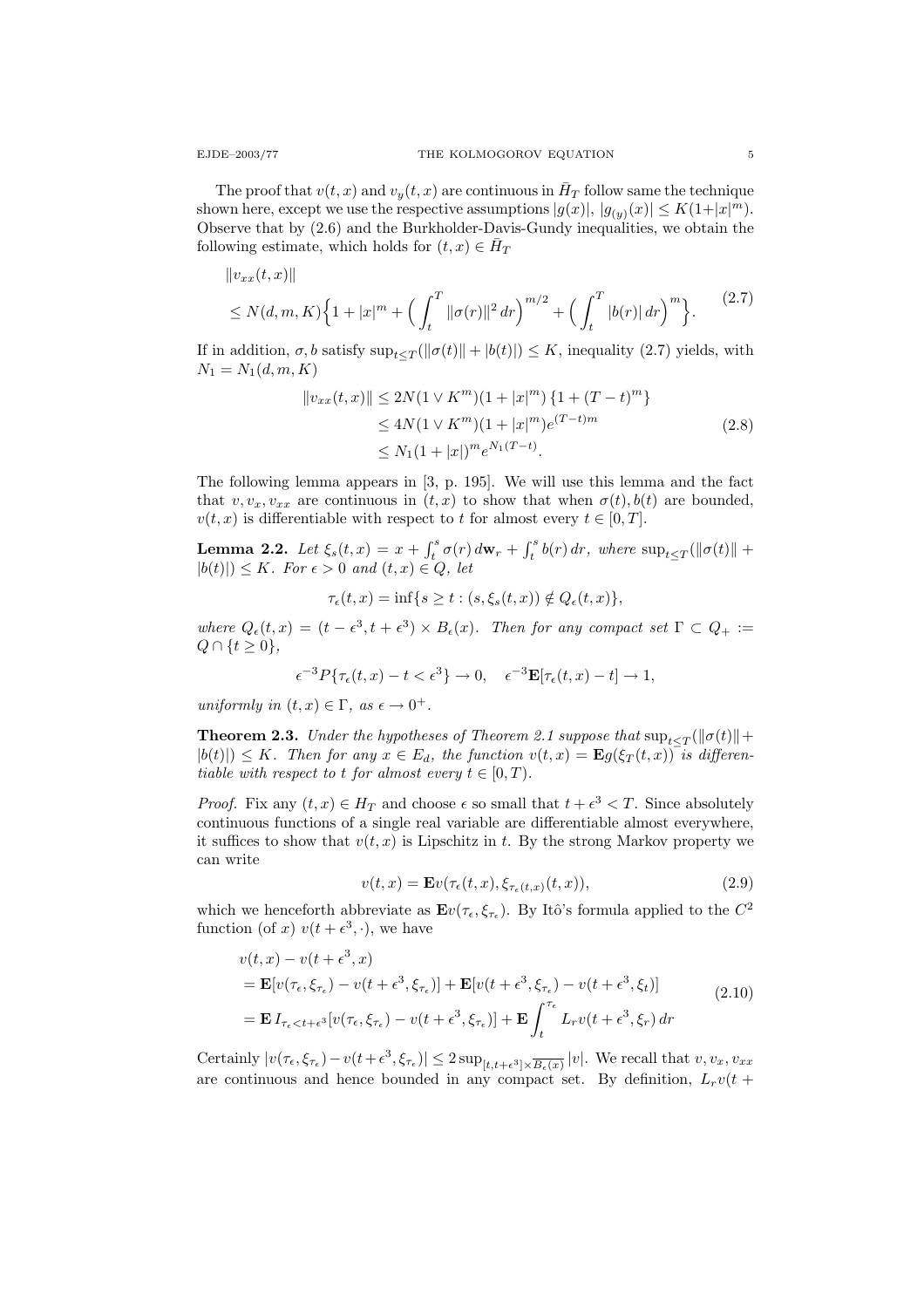$\epsilon^3, \xi_r$  =  $\frac{1}{2}$  tr[ $a(r)$   $v_{xx}(t+\epsilon^3, \xi_r)$ ]+b(r)· $v_x(t+\epsilon^3, \xi_r)$ . From the elementary inequality  $|\text{tr}[a \cdot m]| \leq ||a|| \, ||m||$  and the fact that  $||\sigma(t)|| + |b(t)| \leq K$ , we get, for  $r \in [t, \tau_{\epsilon}],$ 

$$
\left| L_r v(t + \epsilon^3, \xi_r) \right| \le \frac{K^2}{2} \|v_{xx}(t + \epsilon^3, \xi_r)\| + K |v_x(t + \epsilon^3, \xi_r)|
$$
  
 
$$
\le N(K) (\sup_{B_{\epsilon}(x)} \|v_{xx}(t + \epsilon^3, \cdot)\| + \sup_{B_{\epsilon}(x)} |v_x(t + \epsilon^3, \cdot)|). \tag{2.11}
$$

So in any small closed cylinder  $\tilde{Q} \supset [t, t + \epsilon^3] \times \overline{B_{\epsilon}(x)}$ , we have, by (2.10) and Lemma 2.2, for sufficiently small  $\epsilon$ ,

$$
|v(t, x) - v(t + \epsilon^3, x)|
$$
  
\n
$$
\leq 2 \sup_{\tilde{Q}} |v| \cdot P\{\tau_{\epsilon} - t < \epsilon^3\} + N(K)(\sup_{\tilde{Q}} \|v_{xx}\| + \sup_{\tilde{Q}} |v_x|) \mathbf{E}[\tau_{\epsilon} - t]
$$
  
\n
$$
\leq N_1(K)(\sup_{\tilde{Q}} |v| + \sup_{\tilde{Q}} |v_x| + \sup_{\tilde{Q}} \|v_{xx}\|) \epsilon^3.
$$

Since  $t, \epsilon$  were arbitrary (such that  $t + \epsilon^3 < T$ ), we get, for any  $s, t \in [0, T)$  and any fixed  $x \in E_d$ ,

$$
|v(t,x) - v(s,x)| \leq N_2|t-s|,
$$

where  $N_2$  is independent of s, t, x. Hence the generalized derivative  $\frac{\partial v}{\partial t}$  exists and  $\left|\frac{\partial v}{\partial t}(t,x)\right|$  $\vert \leq N_2.$ 

We will now show that the function  $v(t, x) = \mathbf{E}g(\xi_T(t, x))$  satisfies the Kolmogorov equation almost everywhere in  $H_T$ , under the assumptions of Theorem 2.3. Our main tool will be the Aleksandrov-Busemann-Feller (ABF) theorem (see  $[4,$  Theorem 1.1) for continuous functions which are convex in x and non-increasing in t.

**Theorem 2.4** (Aleksandrov-Busemann-Feller). Let  $u(t, x)$  be convex in x, nonincreasing in t and continuous in  $\bar{H}_T$ . Let  $P(s, x, t, y) = u(s, x) + u_s^{(0)}(s, x)t +$  $u_x(s,x)\cdot y+\frac{1}{2}y^*u_{xx}^{(0)}(s,x)y$ , where  $u_s^{(0)}, u_{x^ix^j}^{(0)}$  denote generalized derivatives. Then for almost all  $(s, x) \in E_{d+1}$ ,  $u(s+t, x+y) = P(s, x, t, y) + o(|t|+|y|^2)$  as  $(t, y) \to$  $(0, 0).$ 

Equivalently, for almost all  $(t_0, x_0) \in E_{d+1}$ ,  $u(t, x) = P_{(t_0, x_0)}(t, x) + o(|t - t_0| +$  $|x-x_0|^2$  as  $(t, x) \to (t_0, x_0)$ , where  $P_{(t_0, x_0)}(t, x) = u(t_0, x_0) + u_t^{(0)}(t_0, x_0)(t - t_0) +$  $u_x(t_0, x_0) \cdot (x - x_0) + \frac{1}{2}(x - x_0)^* u_{xx}^{(0)}(t_0, x_0)(x - x_0)$ . We want to apply the ABF theorem to a variant of v. To this end, note that by  $(2.6)$ , for any  $l \in E_d$ , we have

$$
|v_{(l)(l)}(t,x)| \le \mathbf{E} |g_{(l)(l)}(\xi_T(t,x))| \le N e^{N(T-t)} (1+|x|)^m,
$$

where  $N = N(m, K)$ . Direct calculation shows that for any  $l, x \in E_d$ ,  $(m +$  $2)2^{-\frac{m}{2}}(1+|x|)^{m} \leq \left[ (1+|x|^{2})^{\frac{m}{2}+1} \right]_{(l)(l)}$ . Hence

$$
\left|v_{(l)(l)}(t,x)\right| \le \frac{Ne^{N(T-t)}2^{\frac{m}{2}}}{m+2} \left[ (1+|x|^2)^{\frac{m}{2}+1} \right]_{(l)(l)} \le Ne^{N(T-s)} \left[ (1+|x|^2)^{\frac{m}{2}+1} \right]_{(l)(l)}
$$

which yields

$$
0 \le \left(v(t,x) + Ne^{N(T-t)}(1+|x|^2)^{\frac{m}{2}+1}\right)_{(l)(l)} \quad \forall (t,x) \in H_T, \ l \in E_d.
$$

That is, the function  $v(t, x) + Ne^{N(T-t)}(1+|x|^2)^{\frac{m}{2}+1}$  is convex in x. We may also consider this function to be decreasing in  $t$  by the following argument. By Lemma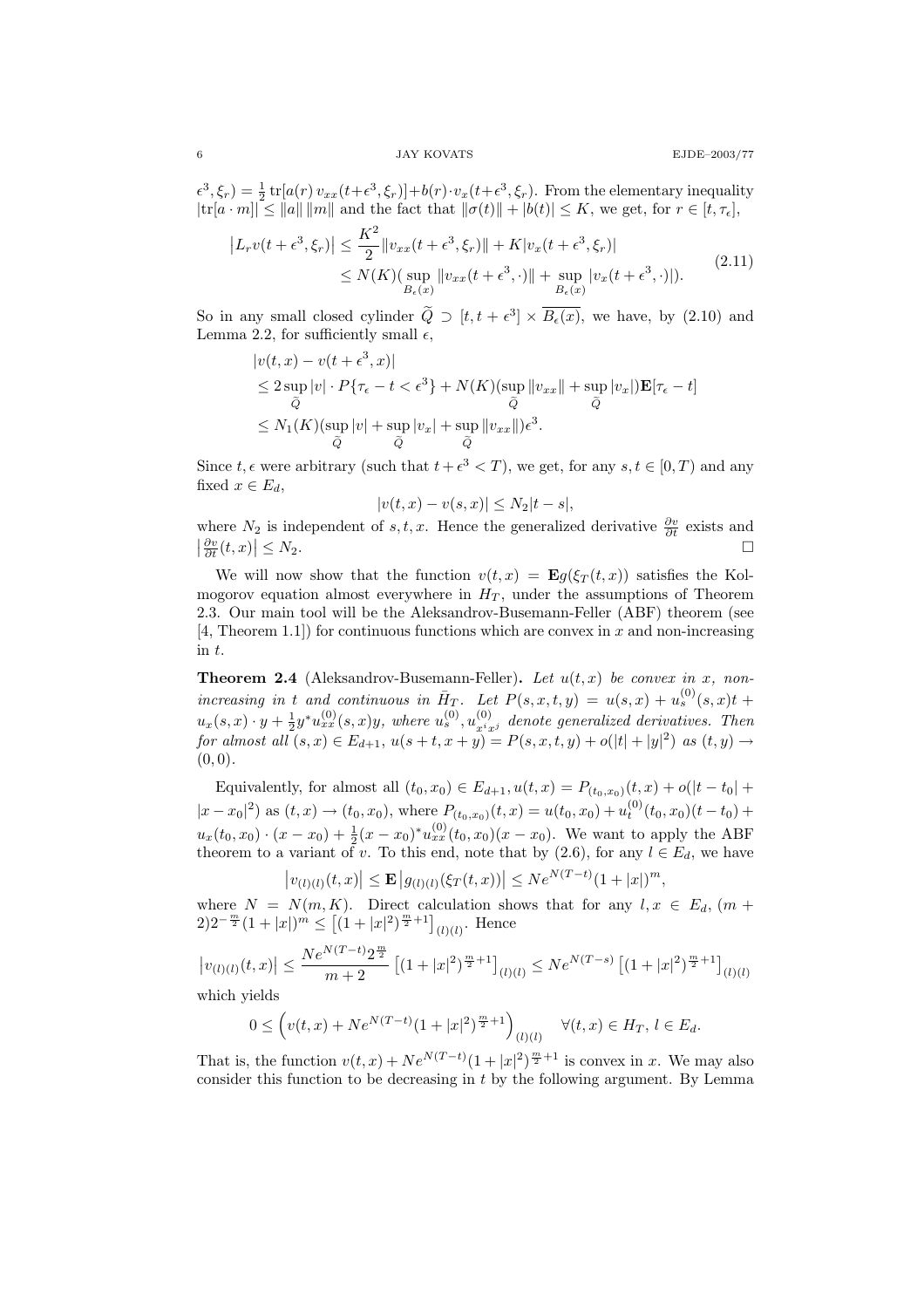2.2, the first summand on the right hand side of  $(2.10)$  is  $o(\epsilon^3)$  as  $\epsilon \to 0$ . By the continuity of  $v_{xx}(t, x), v_x(t, x)$ , the last factor on the right hand side of (2.11) tends to  $||v_{xx}(t, x)|| + |v_x(t, x)||$  as  $\epsilon \to 0$ . Since the estimate  $|v_x(t, x)| \leq N e^{N(T-t)} (1+|x|)^m$ also holds, dividing (2.10) by  $\epsilon^3$ , letting  $\epsilon \to 0$ , using (2.8) and applying the second result in Lemma 2.2, we get for almost every  $t \in [0, T)$  and any  $x \in E_d$ 

$$
\left| \frac{\partial v}{\partial t}(t, x) \right| \le N e^{N(T-t)} (1+|x|)^m \le N e^{N(T-t)} (1+|x|^2)^{\frac{m}{2}+1}, \tag{2.12}
$$

where  $N = N(d, m, K)$ . From (2.12) it follows, as before, that for some  $N =$  $N(d, m, K), v(t, x) + N e^{N(T-t)} (1+|x|^2)^{\frac{m}{2}+1} := v + v_0$  is decreasing in t.

**Theorem 2.5.** Under the assumptions of Theorem 2.3, the function  $v(t, x) =$  $\mathbf{E}g(\xi_T(t,x))$  satisfies the Kolmogorov equation almost everywhere in  $H_T$ .

*Proof.* Since the ABF theorem holds for the function  $v + v_0$  and  $v_0$  is smooth, the ABF theorem also holds for  $v$ . Since  $v$  has continuous second derivatives (by Theorem 2.1),  $v_{xx}^{(0)} = v_{xx}$  almost everywhere. So fix any  $(t, x) \in H_T$  for which the assertion of the ABF theorem holds for  $v, v_{xx}^{(0)}(t,x) = v_{xx}(t,x)$  and t is in the Lebesgue set of the operator  $L_s \equiv \frac{1}{2} a^{ij}(s) \frac{\partial^2}{\partial x^i \partial x^j} + b^i(s) \frac{\partial}{\partial x^i}$ . By the strong Markov property,  $v(t, x) = \mathbf{E} v(\tau_{\epsilon}, \xi_{\tau_{\epsilon}})$ , where  $\tau_{\epsilon}(t, x)$  is as in Lemma 2.2. By the ABF theorem,  $v(\tau_{\epsilon}, \xi_{\tau_{\epsilon}}) = P_{(t,x)}(\tau_{\epsilon}, \xi_{\tau_{\epsilon}}) + o(|\tau_{\epsilon} - t| + |\xi_{\tau_{\epsilon}} - x|^2)$  as  $\epsilon \to 0$ . Since  $\xi_t(t,x) = x$  and  $P_{(t,x)}(t,x) = v(t,x)$ , applying Itô's formula to the parabaloid  $P_{(t,x)}$ yields

$$
0 = \mathbf{E} \int_{t}^{\tau_{\epsilon}} \left( L_r P + \frac{\partial P}{\partial r} \right) (r, \xi_r) \, dr + \mathbf{E} [o(|\tau_{\epsilon} - t| + |\xi_{\tau_{\epsilon}} - x|^2)]. \tag{2.13}
$$

Since  $0 \leq \tau_{\epsilon} - t \leq \epsilon^3$ , the estimates  $\mathbf{E} |\xi_{\tau_{\epsilon}} - x|^p \leq N(p, K) \epsilon^{\frac{3p}{2}} (1 + \epsilon^{\frac{3p}{2}})$  and  $|v(t,x)| \leq$  $N(T, m, K)(1+|x|)^m$  imply that the second summand on the right of (2.13) is  $o(\epsilon^3)$ . Let us write the first summand on the right of  $(2.13)$  as

$$
\mathbf{E}I_{\tau_{\epsilon} < t+\epsilon^{3}} \int_{t}^{\tau_{\epsilon}} \left( L_{r} P + \frac{\partial P}{\partial r} \right)(r, \xi_{r}) dr + \mathbf{E}I_{\tau_{\epsilon} = t+\epsilon^{3}} \int_{t}^{t+\epsilon^{3}} \left( L_{r} P + \frac{\partial P}{\partial r} \right)(r, \xi_{r}) dr. (2.14)
$$

Since the coefficients of  $L_r$  are uniformly bounded and  $r \in [t, \tau_{\epsilon}]$  implies  $|\xi_r - x| < \epsilon$ , the integrand in the first summand of (2.14) satisfies

$$
\left| \left( L_r P + \frac{\partial P}{\partial r} \right) (r, \xi_r) \right| \le (K^2 + K\epsilon) \| v_{xx}(t, x) \| + K |v_x(t, x)| + |v_t^{(0)}(t, x)|.
$$

Since  $\epsilon \in (0,1)$ ,

$$
\begin{aligned} & \left| \mathbf{E} I_{\tau_{\epsilon} < t + \epsilon^3} \int_t^{\tau_{\epsilon}} \left( L_r P + \frac{\partial P}{\partial r} \right) (r, \xi_r) \, dr \right| \\ & \le N(K) (\left\| v_{xx}(t, x) \right\| + \left| v_x(t, x) \right| + \left| v_t^{(0)}(t, x) \right|) \cdot P\{\tau_{\epsilon} < t + \epsilon^3\}, \end{aligned}
$$

and hence the first expectation in (2.14) is  $o(\epsilon^3)$  by Lemma 2.2. Dividing the second expectation in (2.14) by  $\epsilon^3$  and evaluating it explicitly yields

$$
\mathbf{E}I_{\tau_{\epsilon}=t+\epsilon^{3}}\frac{1}{\epsilon^{3}}\int_{t}^{t+\epsilon^{3}}\left(L_{r}v(t,x)+v_{t}^{(0)}(t,x)\right)dr
$$
\n
$$
+\mathbf{E}I_{\tau_{\epsilon}=t+\epsilon^{3}}\frac{1}{\epsilon^{3}}\int_{t}^{t+\epsilon^{3}}b(r)^{*}v_{xx}(t,x)(\xi_{r}-x)dr.
$$
\n(2.15)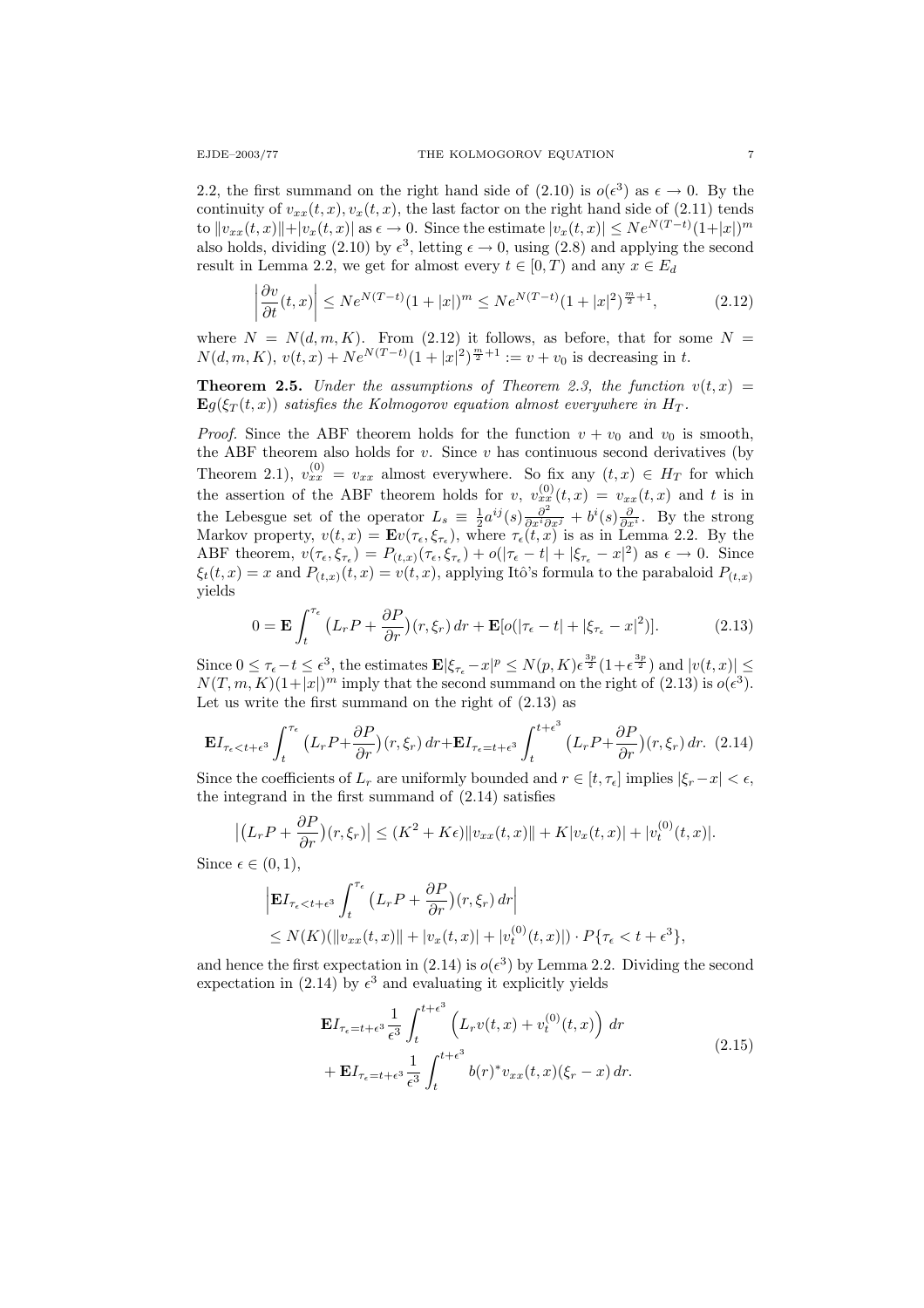Since  $t$  is a Lebesgue point for  $L_s$ , we have (almost surely)

$$
I_{\tau_{\epsilon}=t+\epsilon^{3}}\frac{1}{\epsilon^{3}}\int_{t}^{t+\epsilon^{3}} \left(L_{r}v(t,x)+v_{t}^{(0)}(t,x)\right) dr \to L_{t}v(t,x)+v_{t}^{(0)}(t,x) \quad \text{as } \epsilon \to 0
$$

and since

$$
\left| I_{\tau_{\epsilon}=t+\epsilon^{3}} \frac{1}{\epsilon^{3}} \int_{t}^{t+\epsilon^{3}} \left( L_{r} v(t,x) + v_{t}^{(0)}(t,x) \right) dr \right|
$$
  
 
$$
\leq K^{2} \| v_{xx}(t,x) \| + K |v_{x}(t,x)| + |v_{t}^{(0)}(t,x)|,
$$

the first expectation in (2.15) converges to  $L_t v(t,x) + v_t^{(0)}(t,x)$  as  $\epsilon \to 0$ . The second expectation in (2.15) converges to 0 as  $\epsilon \to 0$ . Recalling that  $0 \le \tau_{\epsilon} - t \le \epsilon^3$ and that  $r \in [t, \tau_{\epsilon}]$  implies  $|\xi_r - x| < \epsilon$ , we immediately get the bound

$$
\left|I_{\tau_{\epsilon}=t+\epsilon^{3}}\frac{1}{\epsilon^{3}}\int_{t}^{t+\epsilon^{3}}b(r)^{*}v_{xx}(t,x)(\xi_{r}-x)\,dr\right|\leq\frac{1}{\epsilon^{3}}\|v_{xx}(t,x)\|K\epsilon^{4}=\|v_{xx}(t,x)\|K\epsilon.
$$

Hence dividing (2.13) by  $\epsilon^3$  and letting  $\epsilon \to 0$ , we get  $L_t v(t, x) + v_t^{(0)}(t, x) = 0$ .  $\Box$ 

## 3. Fundamental solutions of the Kolmogorov equation - the analytic approach

Even the "analytic" proof that  $v(t, x) = \mathbf{E}g(\xi_T(t, x))$  is a solution of the Kolmogorov equation relies on the well known probabilistic fact that since coefficients  $\sigma(t)$ ,  $b(t)$  are independent of  $\omega$ , the vector  $\xi_T(t,x)$  is a Gaussian vector with parameters  $(x + \int_t^T b(r) dr, \int_t^T a(r) dr)$ . Hence, the distribution  $P\xi_T(t,x)^{-1}$  has density function

$$
p(T, t, y) = \frac{e^{-\frac{1}{2}\langle C^{-1}(t)(y-x-\int_t^T b(r)dr), y-x-\int_t^T b(r)dr\rangle}}{(2\pi)^{\frac{d}{2}\sqrt{\det C(t)}}},
$$

where  $C(t) = C_T(t) = \int_t^T a(r) dr$ . From this, it follows that a solution to the problem

$$
\begin{cases} \frac{1}{2}a^{ij}(t)v_{x^ix^j}(t,x) + b^i(t)v_{x^i}(t,x) + \frac{\partial v}{\partial t}(t,x) = 0 & \text{a. e. } t \in [0,T) \\ v(T,x) = g(x) & x \in E_d \end{cases}
$$
 (3.1)

is given by

$$
v(t,x) = \mathbf{E}g(\xi_T(t,x))
$$
  
=  $\int_{E_d} g(y) P \xi_T^{-1}(t,x) (dy)$   
=  $\int_{E_d} g(y) \frac{e^{-\frac{1}{2} \langle C^{-1}(t)(y-x-\int_t^T b(r) dr), y-x-\int_t^T b(r) dr \rangle}}{(2\pi)^{\frac{d}{2}} \sqrt{\det C(t)}} dy,$  (3.2)

where  $a(r) = \sigma(r)\sigma^*(r)$  is non-degenerate. We prove this in Theorem 3.1 below, for slowly increasing  $g \in C^0(E_d)$ . Viewed analytically, since the function

$$
p(T, t, x) = \frac{e^{-\frac{1}{2}\langle C^{-1}(t)(x + \int_t^T b(r)dr), x + \int_t^T b(r)dr\rangle}}{(2\pi)^{\frac{d}{2}\sqrt{\det C(t)}}}
$$
(3.3)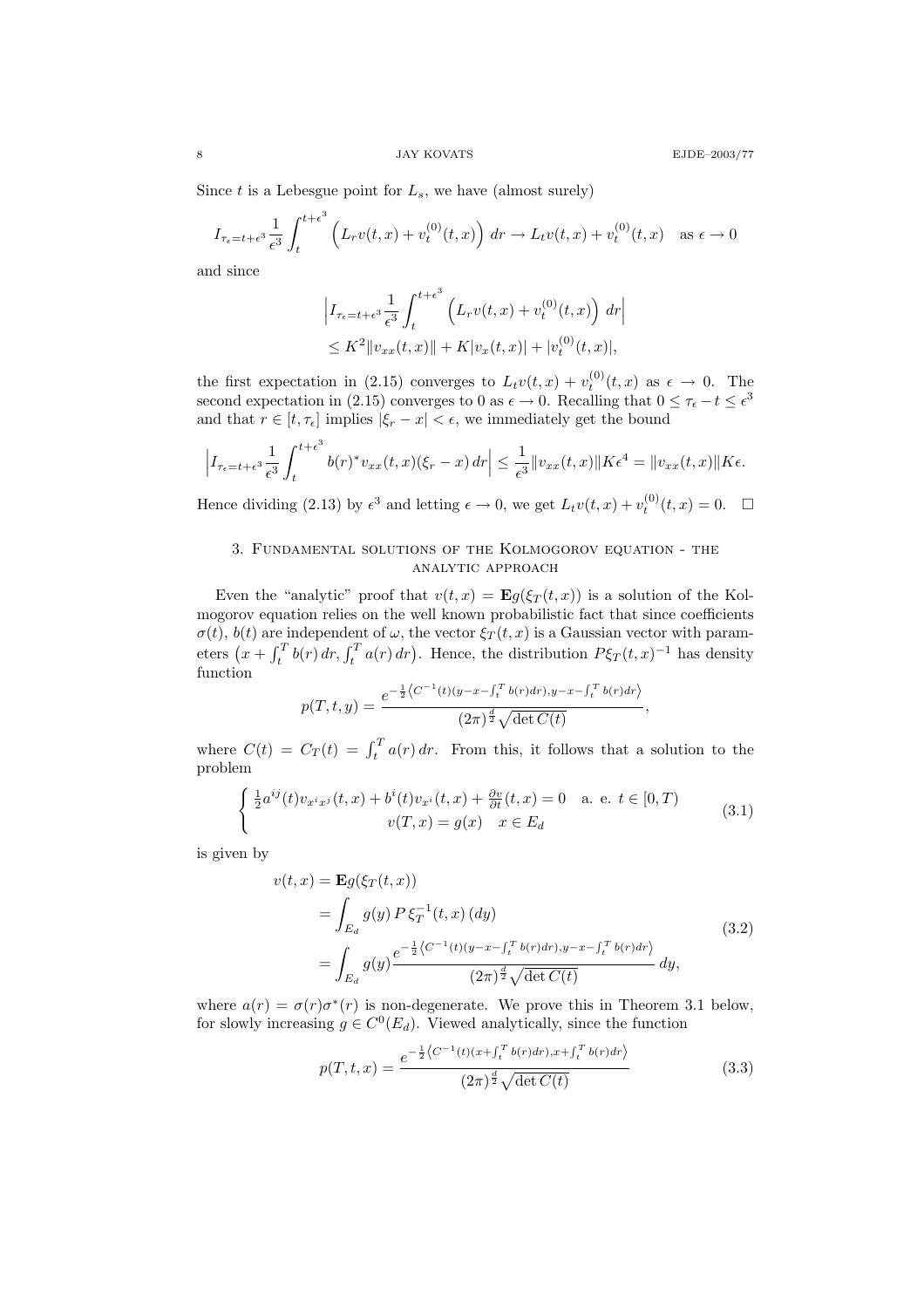is a fundamental solution (in x) of the equation  $L_t p(t,x) + \frac{\partial p}{\partial t}(t,x) = 0$  a.e.  $t \in$ [0,*T*), all  $x \neq -\int_t^T b(r) dr$ , where  $L_t \equiv \frac{1}{2} a^{ij}(t) \frac{\partial^2}{\partial x^i \partial x^j} + b^i(t) \frac{\partial}{\partial x^i}$ , a solution to (3.1) will be given by the convolution

$$
v(t,x) = [g * p(T, t, \cdot)] (x)
$$
  
=  $\int_{E_d} g(y) p(T, t, x - y) dy$   
=  $\int_{E_d} g(y) \frac{e^{-\frac{1}{2} \langle C^{-1}(t)(x - y + \int_t^T b(r) dr), x - y + \int_t^T b(r) dr \rangle}}{(2\pi)^{\frac{d}{2}} \sqrt{\det C(t)}} dy,$ 

providing, of course, we can differentiate under the integral sign. Regarding notation, by fundamental solution, we mean that for all  $t \in [0, T)$ ,  $p(T, t, x)$  is infinitely differentiable in x and  $\int_{E_d} p(T, t, x) dx = 1$ .

By Lebesgue's differentiation theorem,  $p(T, t, x)$  in (2) is differentiable with respect to  $t$ , only in the *almost everywhere* sense. This is in contrast to the case where  $a(t) = I_d, b(t) = b (const.)$  and the Kolmogorov equation is simply  $\frac{1}{2}\Delta u(t,x) + b \cdot u_x(t,x) + \frac{\partial u}{\partial t}(t,x) = 0$  for all  $(t,x) \in H_T$ . In this case,  $p(T,t,x) =$  $(2\pi(T-t))^{-\frac{d}{2}}e^{\frac{-|x+b(T-t)|^2}{2(T-t)}}$  is infinitely differentiable in both t and x.

**Theorem 3.1.** For  $t \in [0,T]$  and  $x \in E_d$  and  $s \in [t,T]$ , let  $\xi_s(t,x) = x +$  $\int_t^s \sigma(r) d\mathbf{w}_r + \int_t^s b(r) dr$ , where  $\sup_{t \leq T} (\|\sigma(t)\| + |b(t)|) \leq K$ . Assume  $\exists \delta > 0$  for which  $\delta I_d \leq a(t)$ , for all  $t \in [0,T]$ , where  $a(t) = \sigma(t)\sigma^*(t)$ . Then for  $p(T,t,x)$  as in (2) and g continuous and slowly increasing, the function

$$
v(t,x) = \mathbf{E}g(\xi_T(t,x)) = \int_{E_d} g(y) p(T,t,x-y) dy
$$

satisfies the Kolmogorov equation  $\frac{1}{2}a^{ij}(t)v_{x^ix^j}(t,x) + b^i(t)v_{x^i}(t,x) + \frac{\partial v}{\partial t}(t,x) = 0$ a.e.  $t \in [0, T)$  and any  $x \in E_d$ .

*Proof.* Direct calculation shows that for almost every  $t \in [0, T)$  and any  $x \neq$  $-\int_t^T b(r) dr \in E_d$ ,  $p(T, t, x)$  is a solution of the Kolmogorov equation. Thus we need only show that we can differentiate under the integral sign. Omitting the constant factor of  $(2\pi)^{-d/2}$ , direct calculation shows that for almost every  $t \in [0, T)$ , with  $z = y - x$  and  $\eta_t := \int_t^T b(r) dr$ ,

$$
\frac{\partial p}{\partial t}(T, t, x - y)
$$
\n
$$
= \frac{e^{-\frac{1}{2}\langle C^{-1}(t)(z - \eta_t), z - \eta_t \rangle}}{2\sqrt{\det C(t)}} \left\{ \operatorname{tr}[a(t)C^{-1}(t)] - \langle C^{-1}(t) a(t) C^{-1}(t)(z - \eta_t), z - \eta_t \rangle \right.
$$
\n
$$
+ 2\langle C^{-1}(t)(y - x), b(t) \rangle + 2\langle C^{-1}(t) b(t), \eta_t \rangle \right\}
$$

and hence

$$
\begin{split} &|\frac{\partial p}{\partial t}(T,t,x-y)| \\ &\leq \frac{e^{-\frac{1}{2}\left\langle C^{-1}(t)(z-\eta_t),z-\eta_t\right\rangle}}{\sqrt{\det C(t)}} \Big\{ \|a(t)\| \|C^{-1}(t)\| \\ &+ \|C^{-1}(t)\,a(t)\,C^{-1}(t)\| |z-\eta_t|^2 + \|C^{-1}(t)\| |z||b(t)| + \|C^{-1}(t)\| |b(t)| |\eta_t|\Big\}. \end{split}
$$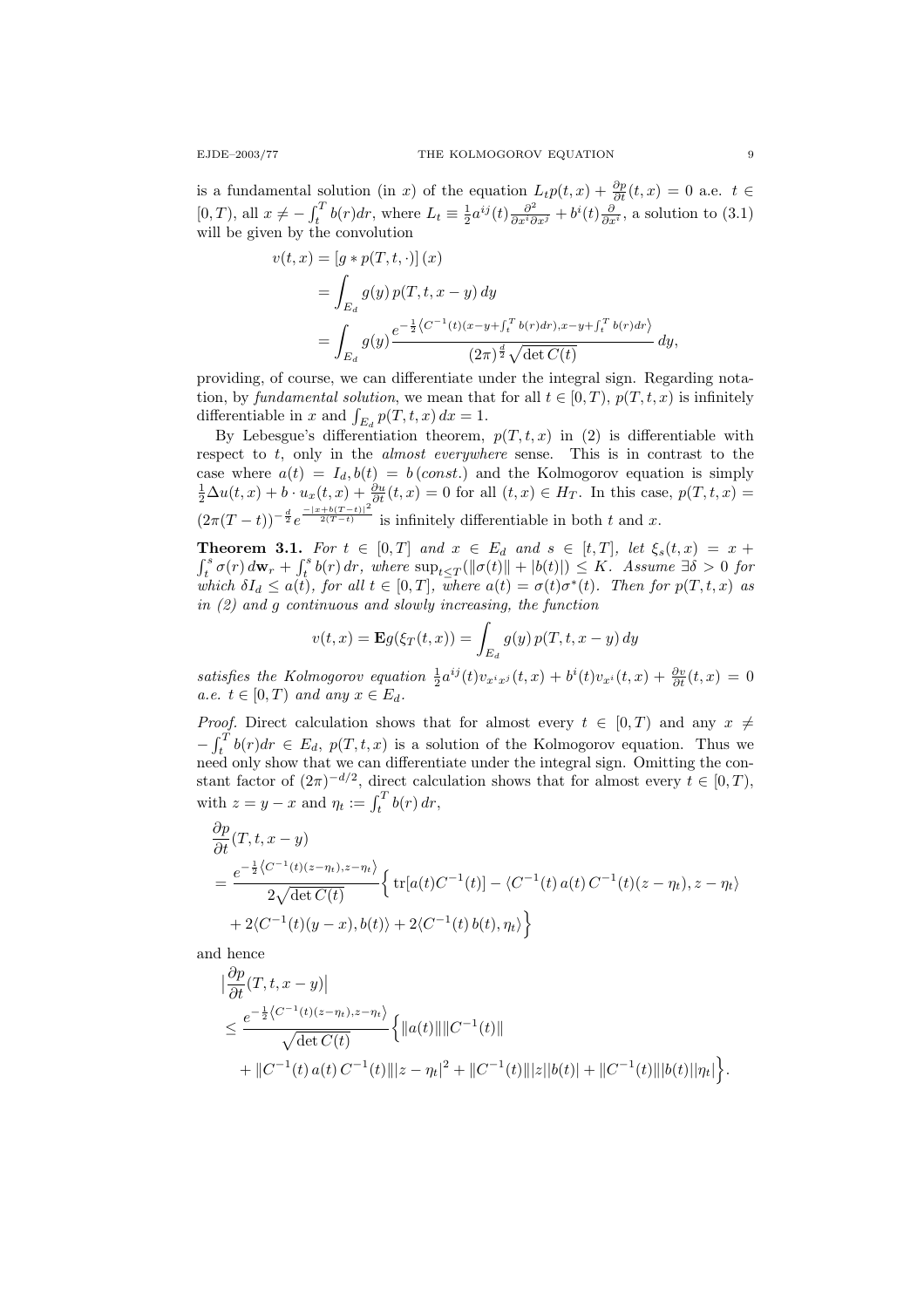Since  $\sup_{t \leq T} (\|\sigma(t)\| + |b(t)|) \leq K$  and  $\|ab\| \leq \|a\| \|b\|$ ,  $\|a(t)\| = \|\sigma(t)\sigma^*(t)\| \leq K^2$ . From the estimate  $||C(t)|| \leq \sqrt{T-t} \sqrt{\int_t^T ||a(r)||^2 dr}$ , we have  $||C(t)|| \leq K^2(T-t)$ t). Moreover, by the uniform non-degeneracy condition  $\delta |\lambda|^2 \leq a^{ij}(t) \lambda^i \lambda^j$ , which holds for all  $t \in [0, T]$  and all  $\lambda \in E_d$ , we get  $||C^{-1}(t)|| \leq \frac{\sqrt{d}}{\delta(T-t)}$ . We also have  $C^{ij}(t)\lambda^i\lambda^j \geq \delta |\lambda|^2(T-t)$ , from which it immediately follows that  $\det C(t) \geq [\delta(T-t)]$ t)]<sup>d</sup>. Obviously,  $|\eta_t| \le K(T-t)$ . This gives

$$
\begin{split} &|\frac{\partial p}{\partial t}(T, t, x - y)| \\ &\leq \frac{e^{-\frac{1}{2}\langle C^{-1}(t)(z - \eta_t), z - \eta_t\rangle}}{(\delta(T - t))^{d/2}} \\ &\times \Big\{\frac{K^2\sqrt{d}}{\delta(T - t)} + \frac{2dK^2}{\delta^2(T - t)^2} \left(|y - x|^2 + K^2(T - t)^2\right) + \frac{K\sqrt{d}}{\delta(T - t)}|x - y| + \frac{K^2\sqrt{d}}{\delta}\Big\}. \end{split}
$$

Similarly, the gradient and hessian of  $p(T, t, x - y)$  satisfy

$$
p_x(T, t, x - y) = \frac{e^{-\frac{1}{2}\langle C^{-1}(t)(z - \eta_t), z - \eta_t \rangle}}{\sqrt{\det C(t)}} C^{-1}(t) \cdot (z - \eta_t)
$$

$$
p_{xx}(T, t, x - y)
$$
  
= 
$$
\frac{e^{-\frac{1}{2}\langle C^{-1}(t)(z-\eta_t), z-\eta_t\rangle}}{\sqrt{\det C(t)}} \left\{ C^{-1}(t)(z-\eta_t)[C^{-1}(t)(z-\eta_t)]^* - C^{-1}(t) \right\}.
$$

Thus

$$
|p_x(T, t, x - y)| \le \frac{e^{-\frac{1}{2}\langle C^{-1}(t)(z - \eta_t), z - \eta_t \rangle}}{(\delta(T - t))^{d/2}} \|C^{-1}(t)\| \cdot |z - \eta_t|
$$
  

$$
\le \frac{\sqrt{d} e^{-\frac{1}{2}\langle C^{-1}(t)(z - \eta_t), z - \eta_t \rangle}}{(\delta(T - t))^{d/2 + 1}} \Big\{ |y - x| + K(T - t) \Big\},
$$

$$
\|p_{xx}(T, t, x - y)\|
$$
  
\n
$$
\leq \frac{e^{-\frac{1}{2}\langle C^{-1}(t)(z - \eta_t), z - \eta_t\rangle}}{(\delta(T - t))^{d/2}} \{ \|C^{-1}(t)\|^2 \cdot |z - \eta_t|^2 + \|C^{-1}(t)\| \}
$$
  
\n
$$
\leq \frac{e^{-\frac{1}{2}\langle C^{-1}(t)(z - \eta_t), z - \eta_t\rangle}}{(\delta(T - t))^{d/2}} \{ \frac{2d}{\delta^2(T - t)^2} (|y - x|^2 + K^2(T - t)^2) + \frac{\sqrt{d}}{\delta(T - t)} \}.
$$

To estimate the exponential term in each derivative, we use the inequality  $\frac{|z-\eta_t|^2}{K^2(T-t)} \le$  $\left\langle C^{-1}(t)(z-\eta_t), z-\eta_t \right\rangle$  and Young's inequality (twice):  $|z-\eta_t|^2 \geq ||z|-|\eta_t||$  $^2$   $\geq$  $\frac{1}{2}|z|^2 - |\eta_t|^2 \ge \frac{1}{2}|y - x|^2 - K^2(T - t)^2 \ge \frac{1}{4}|y|^2 - \frac{1}{2}|x|^2 - K^2(T - t)^2$  to conclude  $e^{-\frac{1}{2}\left\langle C^{-1}(t)(z-\eta_t),z-\eta_t\right\rangle} \leq e^{-\frac{|y|^2}{8K^2(T-t)}+\frac{|x|^2}{4K^2(T-t)}+\frac{T-t}{2}}.$ 

Denoting any of the derivatives  $p_t, p_x, p_{xx}$  by  $p'(T, t, x - y)$ , we see that

$$
|p'(T,t,x-y)| \le \frac{N \cdot e^{-\frac{|y|^2}{8K^2(T-t)} + \frac{|x|^2}{4K^2(T-t)} + \frac{T-t}{2}}}{(T-t)^{\frac{d}{2}+2}} q(T-t, |y-x|),
$$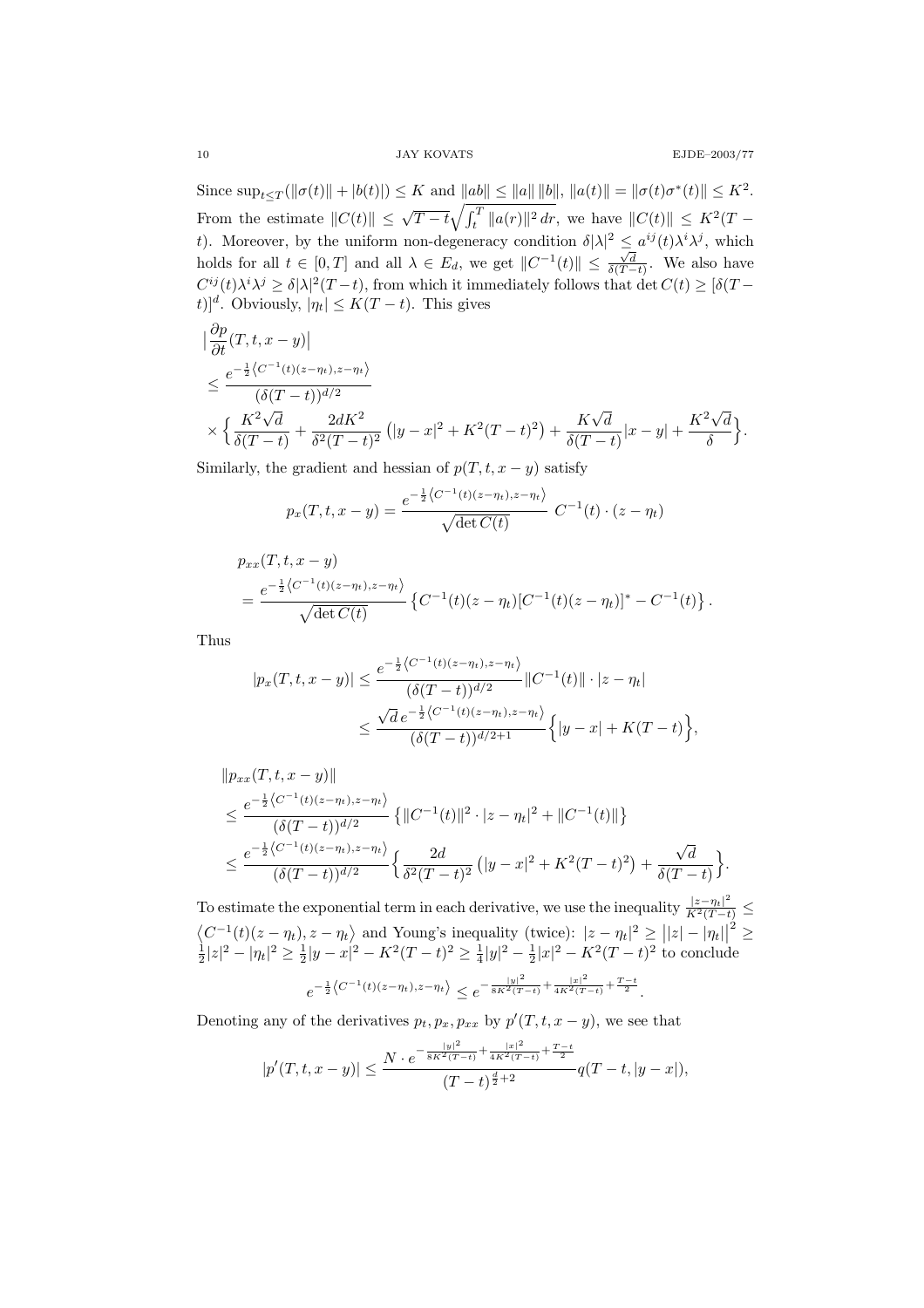where  $N = N(\delta, d, K)$  and  $q(a, b)$  is a paraboloid in a and b. Hence if  $(t, x) \in$  $[0, t_0] \times B_R$ , where  $0 \le t_0 < T$ , then

$$
|p'(T, t, x - y)| \le \frac{N \cdot e^{-\frac{|y|^2}{8K^2T} + \frac{R^2}{4K^2(T - t_0)} + T}}{(T - t_0)^{\frac{d}{2} + 2}} q(T, |y| + R).
$$

So if we require that  $|g(x)| \leq Ne^{\frac{|x|^2}{16K^2T}}$ , we see that the integrals  $\int_{E_d} g(y)p'(T,t,x-\tau)$ y) dy converge uniformly with respect to  $(t, x) \in [0, t_0] \times B_R$ . This implies  $v(t, x)$  is twice differentiable with respect to  $x$ , once differentiable with respect to  $t$  (almost everywhere) and its derivatives can be evaluated by differentiating under the integral sign. Since  $p(T, t, x - y)$  satisfies the Kolmogorov equation for almost every  $t \in [0, T)$ , so does  $v(t, x)$ .

**Remark.** The above growth condition for g is obviously satisfied when g has polynomial growth,  $|g(x)| \leq K(1+|x|^m)$ . Furthermore, direct calculation shows that for any d-dimensional multi-index  $\alpha$ , any derivative of  $p(T, t, x-y)$  with respect to  $x$  satisfies

$$
|D_x^{\alpha} p(T,t,x-y)| \leq \frac{N \cdot e^{-\frac{|y-x|^2}{4K^2(T-t)} + \frac{T-t}{2}}}{(T-t)^{\frac{d}{2}+|\alpha|}} \cdot q_{\alpha}(T-t, |y-x|),
$$

where  $N = N(\delta, d, K, |\alpha|)$  and  $q_{\alpha}(a, b)$  is a polynomial of degree less than or equal to | $\alpha$ | in a and b, from which it follows, as above, that  $v(t, x)$  is infinitely differentiable with respect to  $x$ .

More generally, if  $c(t) \geq 0$  is bounded and measurable in  $[0, T]$  and we define  $\phi_s(t) = \int_t^s c(r) dr$ , the function  $\tilde{p}(T, t, x) := p(T, t, x)e^{-\phi_T(t)}$  is an infinitely dif-<br>function leads the continuous function  $f_{\text{tot}}(t, x) = \frac{\partial u(t, x)}{\partial t}$ ferentiable solution (in x) of the equation  $L_t u(t,x) - c(t)u(t,x) + \frac{\partial u}{\partial t}(t,x) = 0$ a.e.  $t \in [0, T)$ . Since  $[g * \widetilde{p}(T, t, \cdot)](x) = e^{-\phi_T(t)} [g * p(T, t, \cdot)](x)$ , a solution to the problem

$$
\begin{cases} \frac{1}{2}a^{ij}(t)v_{x^ix^j}(t,x) + b^i(t)v_{x^i}(t,x) - c(t)v(t,x) + \frac{\partial v}{\partial t}(t,x) = 0\\ \text{a.e. } t \in [0,T), \text{ all } x \in E_d\\ v(T,x) = g(x) \quad x \in E_d \end{cases}
$$

is given by

$$
v(t,x) = e^{-\phi_T(t)} \mathbf{E} g(\xi_T(t,x)),
$$

while if  $\int_0^T |f(r)|e^{-\phi_r(t)} dr < \infty$ , direct calculation shows that the function

$$
v(t,x) = e^{-\phi_T(t)} \mathbf{E}g(\xi_T(t,x)) + \int_t^T f(r)e^{-\phi_T(t)} dr \tag{3.4}
$$

satisfies

$$
\begin{cases} \frac{1}{2}a^{ij}(t)v_{x^ix^j}(t,x) + b^i(t)v_{x^i}(t,x) - c(t)v(t,x) + f(t) + \frac{\partial v}{\partial t}(t,x) = 0\\ \text{a.e. } t \in [0,T) \text{ all } x \in E_d\\ v(T,x) = g(x) \quad x \in E_d. \end{cases}
$$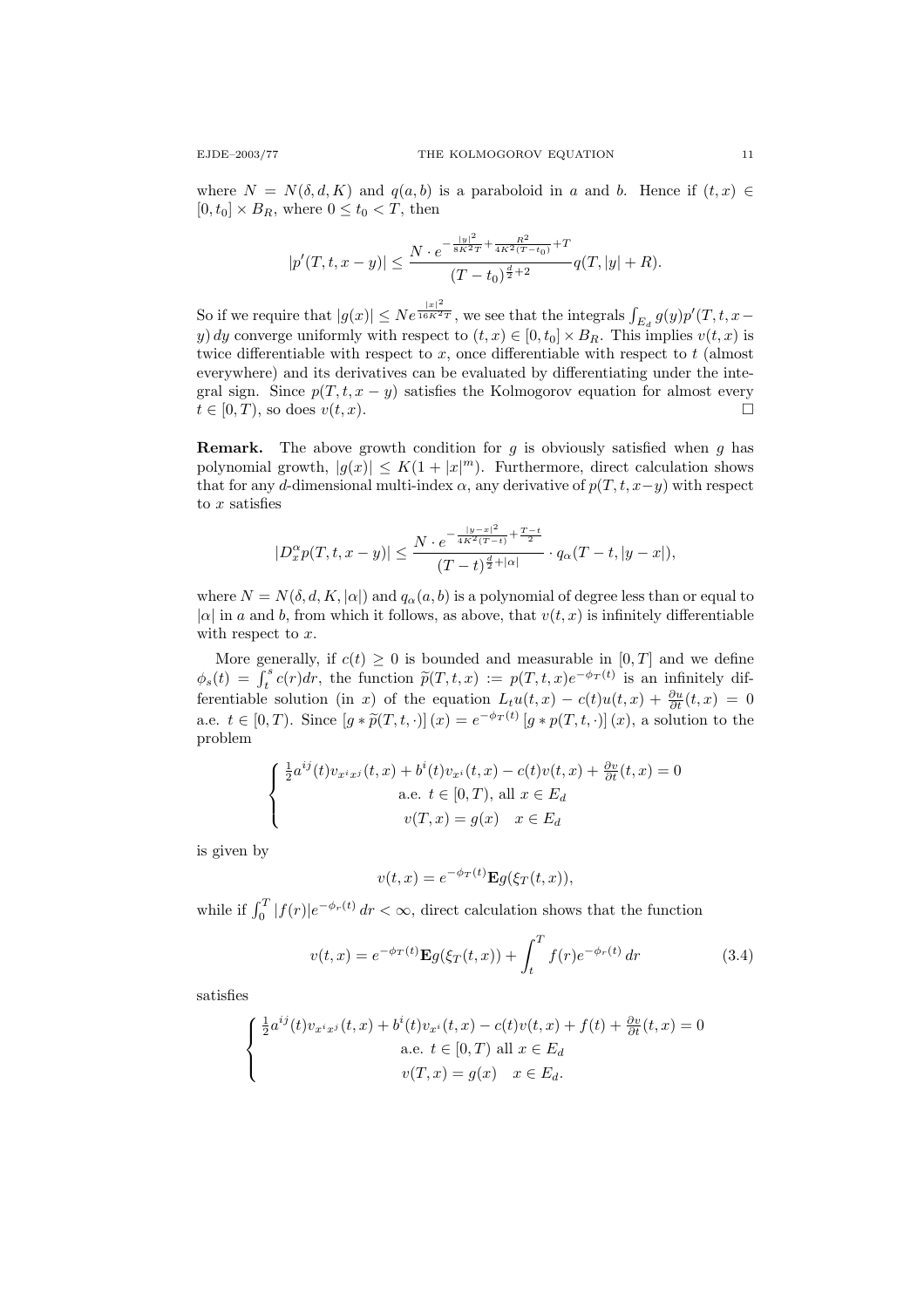## 4. Paraboloid solutions of the Simplest Time-Measurable Bellman **EQUATIONS**

In this section, we prove a result about the payoff function for the Bellman equation in the simple case where the equation depends only on second derivatives and  $t$  and the coefficients are Borel measurable functions of  $t$ . Let  $A$  be a separable metric space, where for  $(\alpha, t) \in A \times [0, T]$ ,  $\sigma(\alpha, t)$  is a  $d \times d_1$  matrix and  $f^{\alpha}(t)$  is a function, both continuous in  $\alpha$  and Borel measurable in t. Now let  $(\Omega, \mathcal{F}, P)$  be a complete probability space on which  $(\mathbf{w}_t, \mathcal{F}_t)$  is a  $d_1$ -dimensional Wiener process. We consider the controlled diffusion process  $\xi_s(\alpha, t, x)$ , defined for  $s \in [0, T]$  by  $\xi_s(\alpha, t, x) = x + \int_0^s \sigma(\alpha_r, t + r) d\mathbf{w}_r$ , where  $t \in [0, T], x \in E_d$  are fixed and  $\alpha_t$  is a strategy in class  $\tilde{U}$ , that is, progressively measurable with values in A.

Suppose  $g \in C^2(E_d)$  and satisfies  $|g(x)|, |g_{(y)}(x)|, |g_{(y)(y)}(x)| \leq K(1+|x|^m)$ ,  $\forall x, y \in E_d$ , where K, m are nonnegative constants. It is known [4] that if for any  $\alpha \in A$ ,  $f^{\alpha}, \sigma(\alpha, \cdot)$  are differentiable with respect to t with derivatives not exceeding K, then the payoff function

$$
v(t,x) = \sup_{\alpha \in U} \mathbf{E} \left[ \int_0^{T-t} f^{\alpha_r}(r+t) dr + g(\xi_{T-t}^{\alpha}(t,x)) \right]
$$
(4.1)

satisfies the Bellman equation

$$
\sup_{\alpha \in A} \{a^{ij}(\alpha, t)v_{x^ix^j}(t, x) + f^{\alpha}(t)\} + \frac{\partial v}{\partial t}(t, x) = 0 \quad \text{a. e. } H_T, \quad v(T, x) = g(x).
$$

In the special case where  $g$  is a paraboloid, the payoff function takes a very convenient form and clearly satisfies the Bellman equation under the weak assumption that  $\sup_{\alpha \in A} f^{\alpha}$ ,  $\sup_{\alpha \in A} \sigma(\alpha, \cdot) \in L_1([0, T]), L_2([0, T]),$  respectively.

**Theorem 4.1.** Let  $p(x)$  be any paraboloid defined on  $E_d$ , i.e.  $p(x) = \frac{1}{2}x^*mx +$  $l \cdot x + l_0$ , where  $m \in E_{d^2}$ ,  $l \in E_d$ ,  $l_0 \in E_1$ . Then the probabilistic solution of the Bellman equation

$$
\begin{cases} \sup_{\alpha \in A} \{a^{ij}(\alpha, t)v_{x^ix^j}(t, x) + f^{\alpha}(t)\} + \frac{\partial v}{\partial t}(t, x) = 0 & a.e. \ t \in [0, T) \\ v(T, x) = p(x) & x \in E_d. \end{cases}
$$

is given by

$$
v(t,x) = p(x) + \int_t^T \sup_{\alpha \in A} \left\{ \text{tr}[a(\alpha, r)m] + f^{\alpha}(r) \right\} dr.
$$
 (4.2)

Proof. From the theory of controlled diffusion processes [2], the probabilistic solution to this Bellman equation is the payoff function (4.1) with  $g = p$  and  $a(\alpha, t) =$  $\frac{1}{2}\sigma(\alpha, t)\sigma(\alpha, t)^*$ . It immediately follows from Itô's formula that  $\forall \alpha \in U, t \in [0, T]$ and  $x \in E_d$ , we have

$$
\mathbf{E}p(\xi_{T-t}^{\alpha}(t,x)) = p(x) + \mathbf{E} \int_0^{T-t} \text{tr}[a(\alpha_r, t+r)m] dr.
$$
 (4.3)

We give a more direct proof of (4.3) using Wald's identity. Writing  $\xi_{T-t}^{\alpha}$  =  $\xi_{T-t}^{\alpha}(t,x)$ , we have  $p(\xi_{T-t}^{\alpha}(t,x)) = \frac{\xi_{T-t}^{\alpha*}m\xi_{T-t}^{\alpha}}{2}$  $\frac{nS_{T-t}}{2} + l \cdot \xi_{T-t}^{\alpha} + l_0$  and

$$
\xi^{\alpha}_{T-t}m\xi^{\alpha}_{T-t}=\langle m\xi^{\alpha}_{T-t},\xi^{\alpha}_{T-t}\rangle=\langle mx,x\rangle+2\langle mx,\eta^{\alpha,t}_{T-t}\rangle+\langle m\eta^{\alpha,t}_{T-t},\eta^{\alpha,t}_{T-t}\rangle,
$$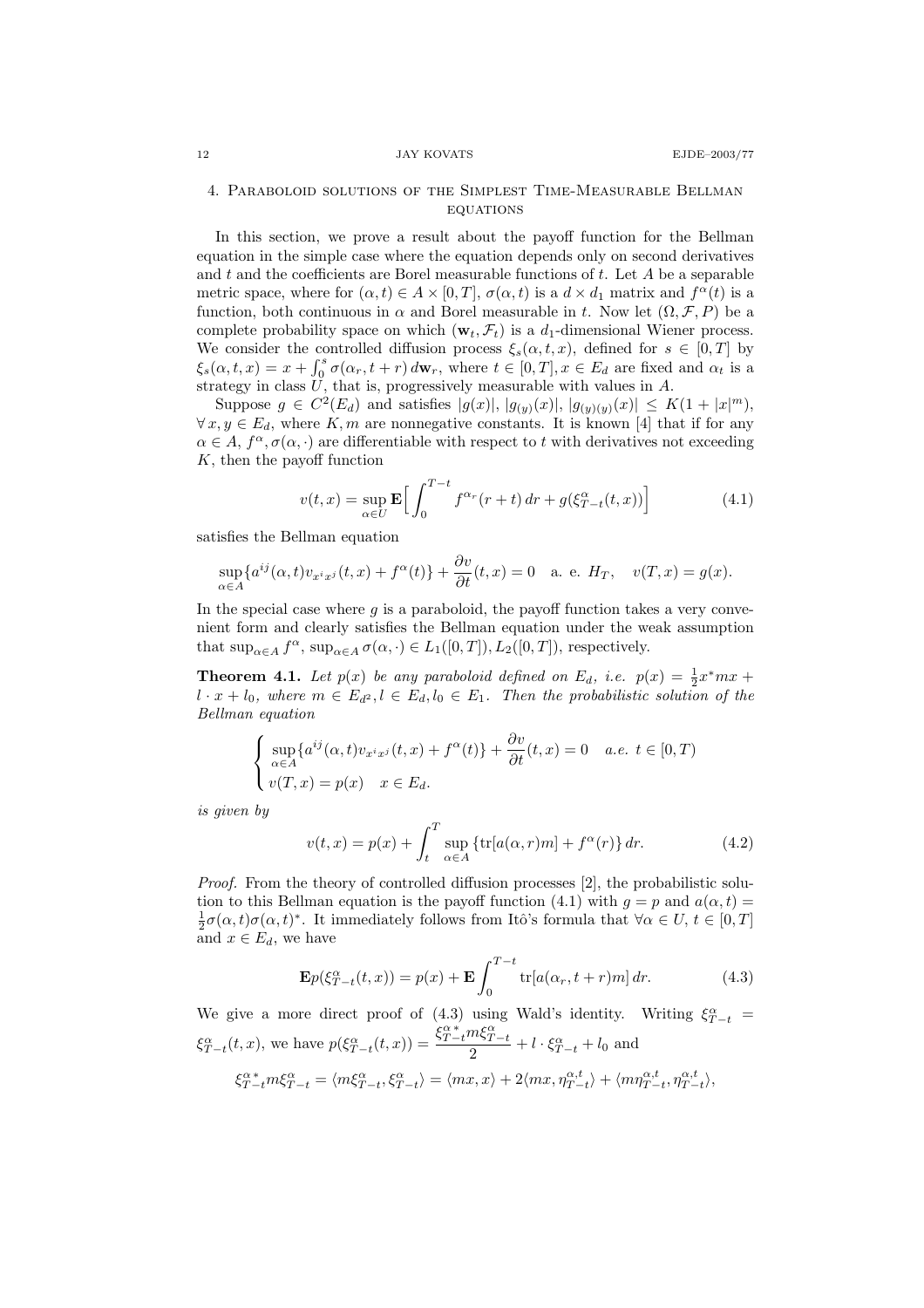where  $\eta_{T-t}^{\alpha,t} := \int_0^{T-t} \sigma(\alpha_r, t+r) d\mathbf{w}_r$ . Writing  $m = ODO^*$ , where  $D = (\lambda^i \delta^{ij})$ , we get

$$
\langle m\eta_{T-t}^{\alpha,t}, \eta_{T-t}^{\alpha,t} \rangle = \langle ODO^* \eta_{T-t}^{\alpha,t}, \eta_{T-t}^{\alpha,t} \rangle = \langle Dz_{T-t}^{\alpha,t}, z_{T-t}^{\alpha,t} \rangle = \sum_{i=1}^d \lambda^i \left( z_{T-t}^{\alpha,t,i} \right)^2
$$

where

$$
z_{T-t}^{\alpha,t} := O^* \cdot \eta_{T-t}^{\alpha,t} = \int_0^{T-t} O^* \cdot \sigma(\alpha_r, t+r) d\mathbf{w}_r := \int_0^{T-t} \widetilde{\sigma}(\alpha_r, t+r) d\mathbf{w}_r.
$$

Orthogonality and the Wald identity yield

$$
\mathbf{E}\left(z_{T-t}^{\alpha,t,i}\right)^2 = \mathbf{E}\sum_{k=1}^d \left(\int_0^{T-t} \widetilde{\sigma}^{ik}(\alpha_r, t+r) \, dw_r^k\right)^2 = \sum_{k=1}^d \mathbf{E}\int_0^{T-t} [\widetilde{\sigma}^{ik}(\alpha_r, t+r)]^2 \, dr,
$$

and hence

$$
\mathbf{E}\langle m\eta_{T-t}^{\alpha,t},\eta_{T-t}^{\alpha,t}\rangle = \sum_{i=1}^d \lambda^i \sum_{k=1}^d \mathbf{E} \int_0^{T-t} [\tilde{\sigma}^{ik}(\alpha_r,t+r)]^2 dr
$$

$$
= 2\mathbf{E} \int_0^{T-t} \text{tr}[a(\alpha_r,t+r)m] dr.
$$

By Wald's identity, we also have  $\mathbf{E}\langle mx, \eta_{T-t}^{\alpha,t}\rangle = 0$  and  $\mathbf{E}[l \cdot \xi_{T-t}^{\alpha} + l_0] = \mathbf{E}[l \cdot (x +$  $\eta_{T-t}^{\alpha,t}$  +  $l_0$ ] =  $l \cdot x + l_0$ . Thus

$$
\mathbf{E}p(\xi_{T-t}^{\alpha}(t,x)) = \mathbf{E}\left[\frac{\xi_{T-t}^{\alpha*}m\xi_{T-t}^{\alpha}}{2} + l\xi_{T-t}^{\alpha} + l_0\right]
$$

$$
= p(x) + \mathbf{E}\int_0^{T-t} \text{tr}[a(\alpha_r, t+r)m] dr.
$$

Therefore,

$$
v(t,x) = p(x) + \sup_{\alpha \in U} \mathbf{E} \Big[ \int_0^{T-t} \text{tr}[a(\alpha_r, t+r)m] + f^{\alpha_r}(r+t) dr \Big]
$$
  
=  $p(x) + \int_t^T \sup_{\alpha \in \mathcal{A}} \{\text{tr}[a(\alpha_r, r)m] + f^{\alpha}(r)\} dr.$ 

This result is hardly a surprise since the second-order derivatives of any paraboloid are constant. Hence by Lebesgue's differentiation theorem, for any operator  $F(b, t)$  for which  $\int_0^T |F(b, t)| dt < \infty$ , the function

$$
u(t,x) = p(x) + \int_t^T F(p_{xx}(x), r) dr
$$

satisfies

$$
\begin{cases}\nF(u_{xx}(t,x),t) + \frac{\partial u}{\partial t}(t,x) = 0 & \text{a.e. } t \in [0,T) \\
u(T,x) = p(x) & x \in E_d.\n\end{cases}
$$